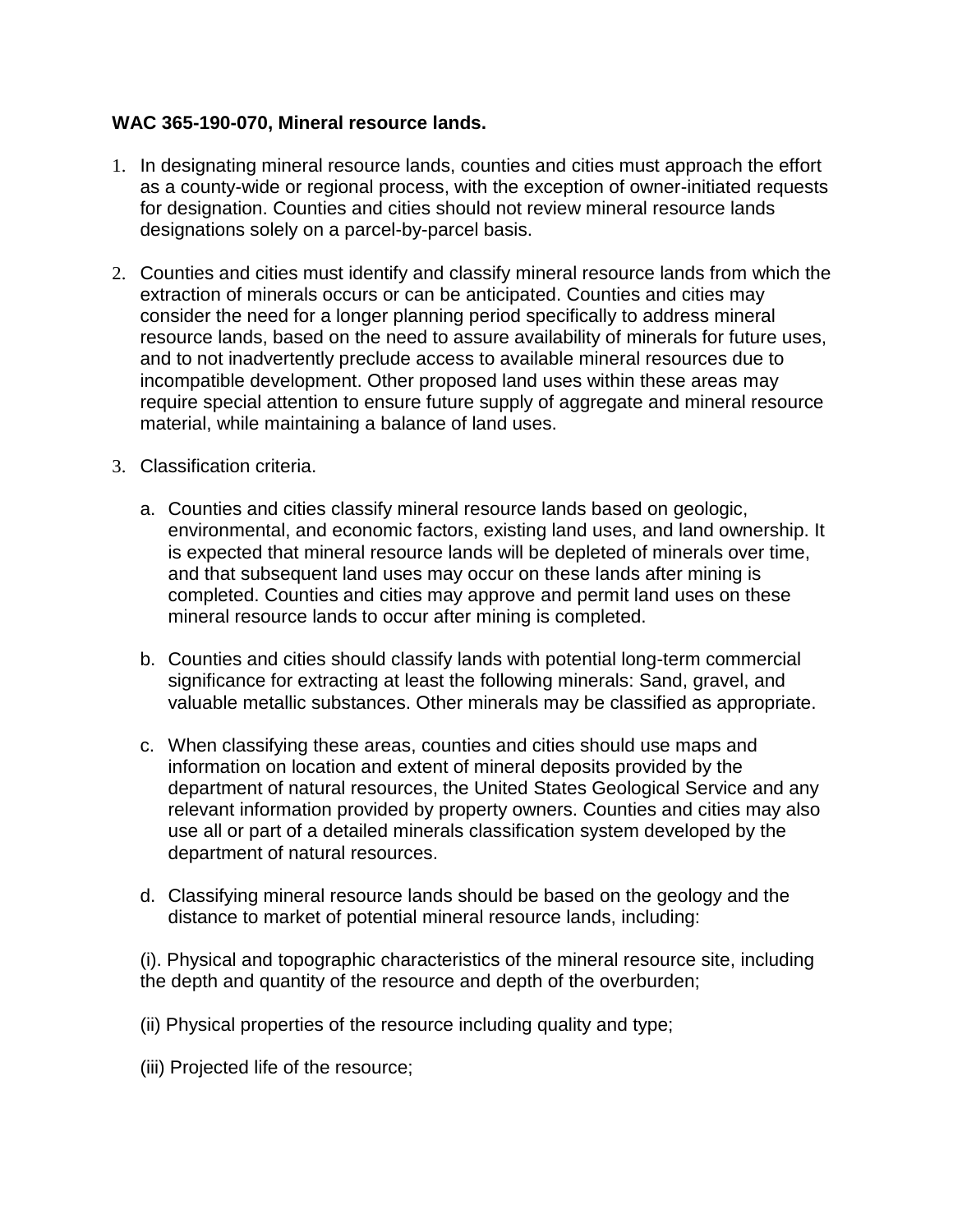- (iv) Resource availability in the region; and
- (v) Accessibility and proximity to the point of use or market.
- e. Other factors to consider when classifying potential mineral resource lands should include three aspects of mineral resource lands:

(i) The ability to access needed minerals may be lost if suitable mineral resource lands are not classified and designated; and

(ii) The effects of proximity to population areas and the possibility of more intense uses of the land in both the short and long-term, as indicated by the following:

A. General land use patterns in the area;

- B. Availability of utilities, including water supply;
- C.Surrounding parcel sizes and surrounding uses;
- D.Availability of public roads and other public services; and
- E. Subdivision or zoning for urban or small lots.
- (iii) Energy costs of transporting minerals.
- 4. Designation of mineral resource lands.
- a. Counties and cities must designate known mineral deposits so that access to mineral resources of long-term commercial significance is not knowingly precluded. Priority land use for mineral extraction should be retained for all designated mineral resource lands.
- b. In designating mineral resource lands, counties and cities should determine if adequate mineral resources are available for projected needs from currently designated mineral resource lands.
- c. Counties and cities may consult with the department of transportation and the regional transportation planning organization to determine projected future mineral resource needs for large transportation projects planned in their area.
- d. In designating mineral resource lands, counties and cities must also consider that mining may be a temporary use at any given mine, depending on the amount of minerals available and the consumption rate, and that other land uses can occur on the mine site after mining is completed, subject to approval.